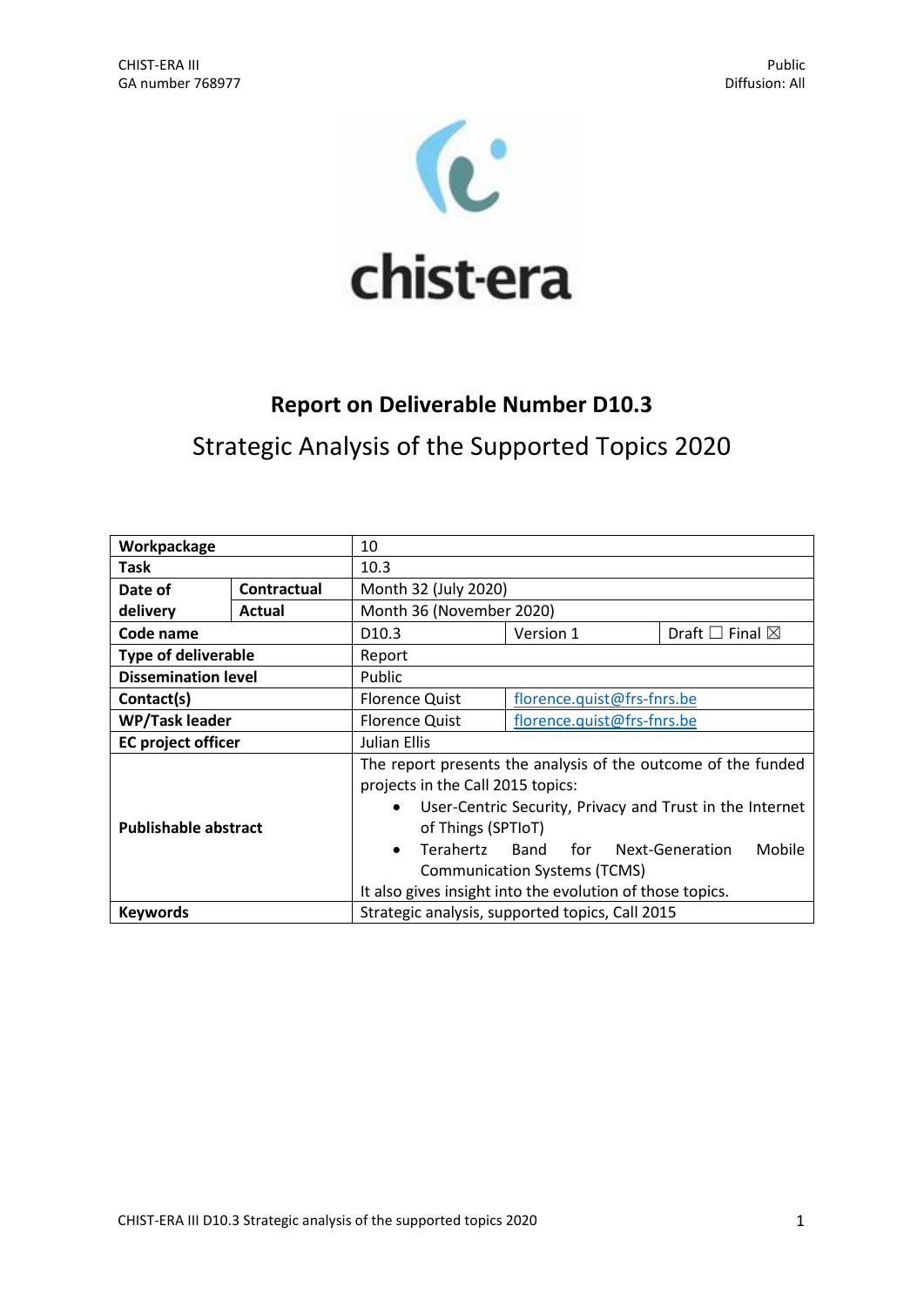

# **Content Table**

| 2. |     |                                                                                                        |
|----|-----|--------------------------------------------------------------------------------------------------------|
|    | a.  |                                                                                                        |
|    | b.  | Analysis of the Topic User-Centric Security, Privacy and Trust in the Internet of Things (SPTIoT)<br>3 |
|    | i.  |                                                                                                        |
|    | ii. |                                                                                                        |
|    | C.  | Analysis of the Topic Terahertz Band for Next-Generation Mobile Communication Systems                  |
|    | i.  |                                                                                                        |
|    | ii. |                                                                                                        |
| 3. |     |                                                                                                        |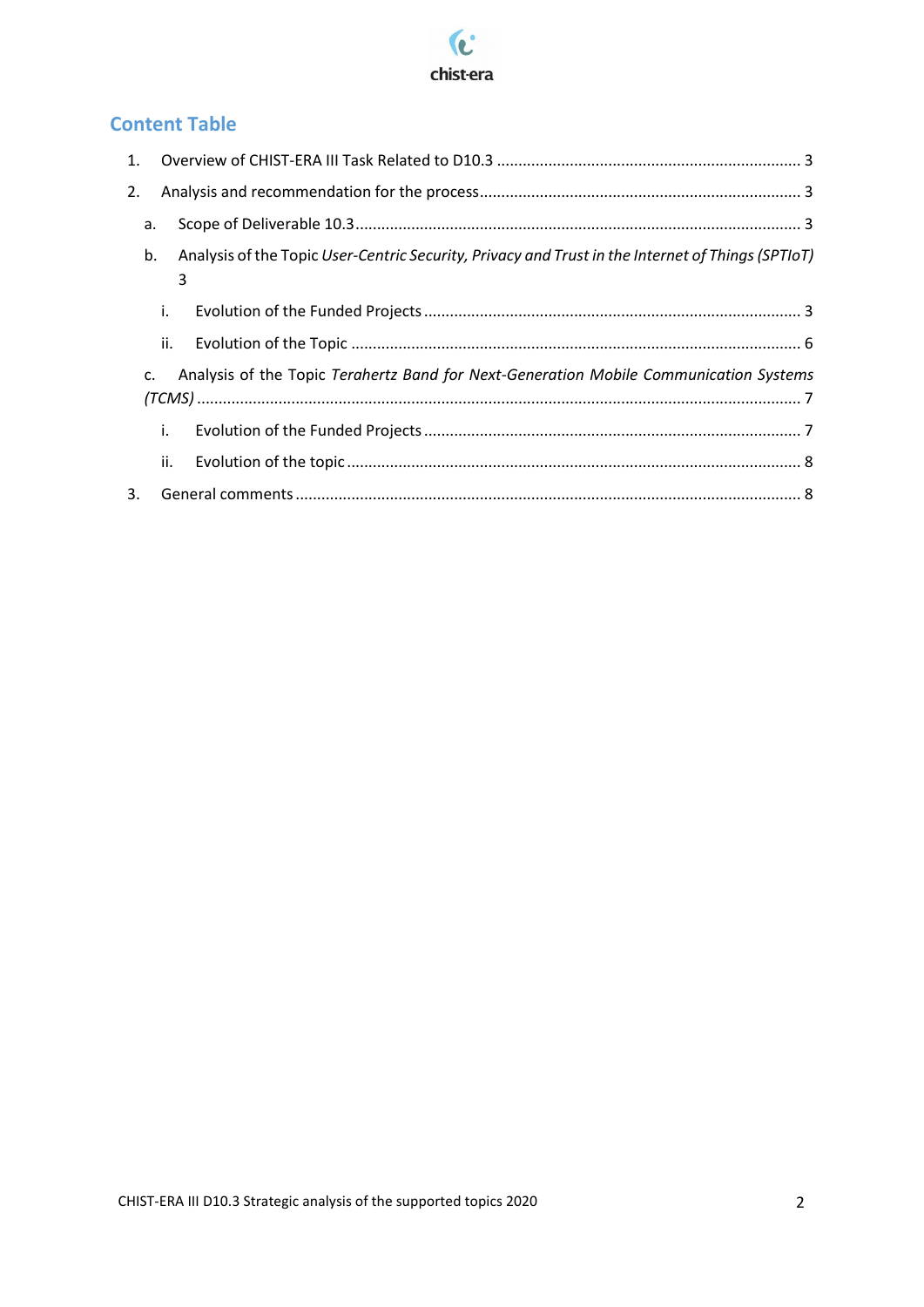

# <span id="page-2-0"></span>**1. Overview of CHIST-ERA III Task Related to D10.3**

The task (T 10.2) related to the deliverable 10.3 covers the strategic analysis for the topics funded by CHIST-ERA calls. This task entails an analysis of the results obtained by on-going projects and aims at the definition of suitable criteria for the identification of emerging research communities and their maturity. In addition, an analysis of the needs and opportunities of research projects for specifically identified topics is conducted in order to determine their compatibility with possible future ICT programmes. Deliverables of this task, D10.3 and following, will be made available to the FET community and other fora.

# <span id="page-2-1"></span>**2. Analysis and recommendation for the process**

### **a. Scope of Deliverable 10.3**

<span id="page-2-2"></span>In order to allow for maturation of both funded projects and topic, deliverable 10.3 focuses on the topics of the Call 2015:

- User-Centric Security, Privacy and Trust in the Internet of Things (SPTIoT)
- Terahertz Band for Next-Generation Mobile Communication Systems (TCMS)

Indeed, projects of the Call 2015 finished in 2020. During their lifetime, the corresponding research communities could form, exchange and present their vision of the future of their topics thanks to three editions of the CHIST-ERA yearly Projects Seminar<sup>1</sup>.

This deliverable draws on the work performed in task 9.1 Project Follow-up and Monitoring (for projects from all calls except Call 2017) and in task 10.1 Projects Seminar Organisation.

## <span id="page-2-3"></span>**b. Analysis of the Topic** *User-Centric Security, Privacy and Trust in the Internet of Things (SPTIoT)*

#### **i. Evolution of the Funded Projects**

<span id="page-2-4"></span>The CHIST-ERA consortium funded six projects in the SPTIoT topic. The table below details the specific scope of each project.

| <b>Name</b> | <b>Project goals</b>                                                                                                                                                                                                                                                                                                                                                                                                                                                                                                                                                                                                                                                                                                                                                                                                          |
|-------------|-------------------------------------------------------------------------------------------------------------------------------------------------------------------------------------------------------------------------------------------------------------------------------------------------------------------------------------------------------------------------------------------------------------------------------------------------------------------------------------------------------------------------------------------------------------------------------------------------------------------------------------------------------------------------------------------------------------------------------------------------------------------------------------------------------------------------------|
|             | Emotion psychology meets cyber security in IoT smart homes                                                                                                                                                                                                                                                                                                                                                                                                                                                                                                                                                                                                                                                                                                                                                                    |
| Cocoon      | Innovative approaches in emotion psychology and cyber security, to understand and<br>improve security of home IoT technology, in an attempt to recast the user as an integral<br>part of the entire security system. The objectives are twofold:<br>1. To examine the users' emotional investment and their psychology in the context of<br>the smart home, during both periods of normal use and, importantly, in periods when<br>they experienced what they perceived as sporadic attack of their home IoT network.<br>2. To put mainstream IoT technology to the test, and prototype a network-wide<br>intrusion detection system that leveraged the heterogeneity of protocols and traces of<br>behaviour in the network. We combined several analytical techniques to detect<br>characteristic features in network data. |

 $1$  The project seminar 2020 planned in May 2020 had to be cancelled due to the Covid19 pandemic

l

CHIST-ERA III D10.3 Strategic analysis of the supported topics 2020 3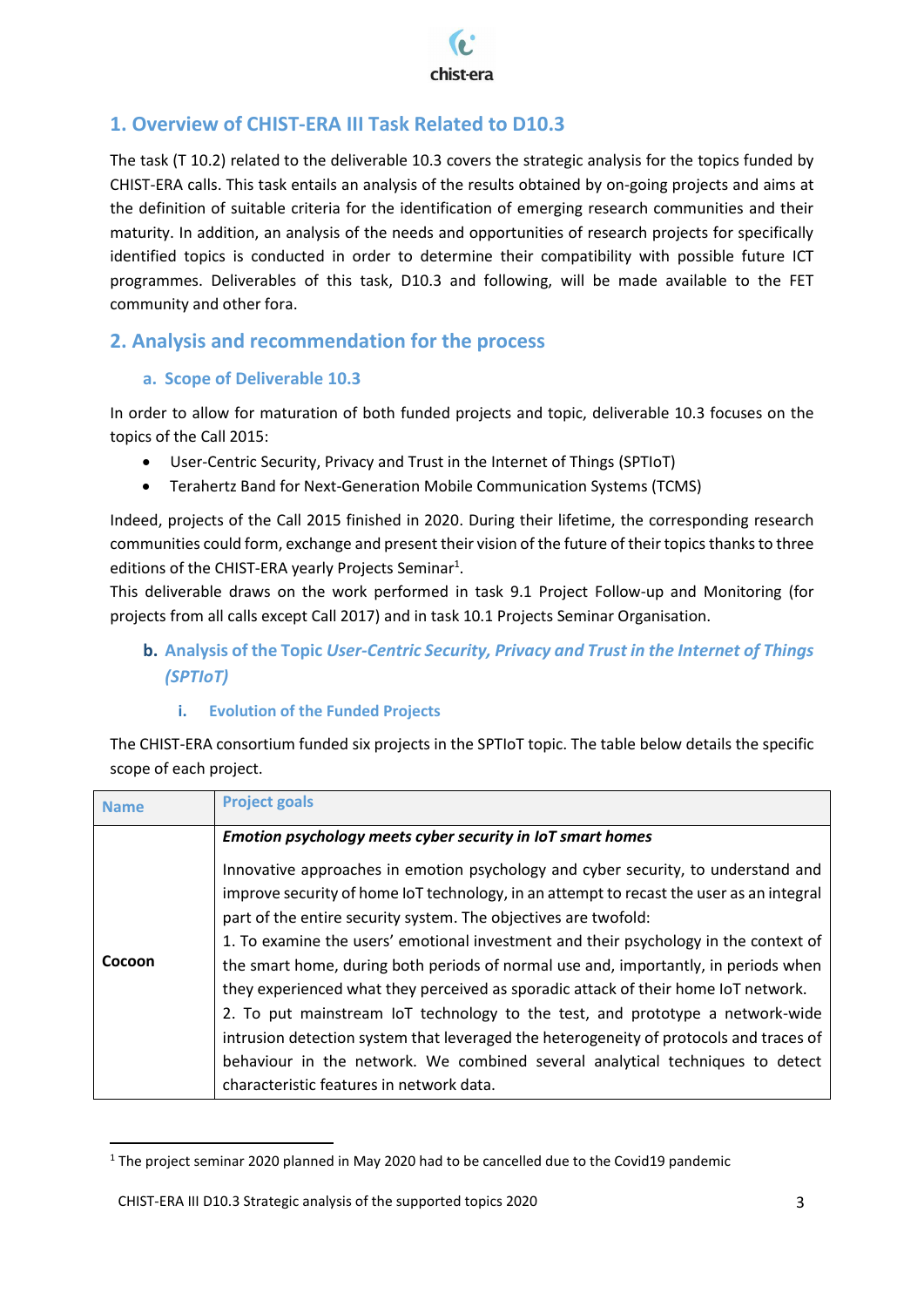

|                   | <b>IDentification for the Internet Of Things</b>                                                                                                                                                                                                                                                                                                                                                                                                                                                                                                                                                                                                                                                                                                                                                                                                                                                    |  |  |
|-------------------|-----------------------------------------------------------------------------------------------------------------------------------------------------------------------------------------------------------------------------------------------------------------------------------------------------------------------------------------------------------------------------------------------------------------------------------------------------------------------------------------------------------------------------------------------------------------------------------------------------------------------------------------------------------------------------------------------------------------------------------------------------------------------------------------------------------------------------------------------------------------------------------------------------|--|--|
| <b>ID_IOT</b>     | Generation of a general security and privacy toolbox for the IoT:<br>The handling of PUF data captured by IoT sensors, in particular for<br>authentication and identification purposes<br>Privacy-preserving databases with good scaling behaviour<br>Mass deployment of Quantum-Readout PUFs (QRPUFs) a.k.a. Quantum-<br>٠<br>Secure Authentication (QSA)<br>Group membership verification                                                                                                                                                                                                                                                                                                                                                                                                                                                                                                         |  |  |
|                   | Security and Privacy foR the Internet of Things                                                                                                                                                                                                                                                                                                                                                                                                                                                                                                                                                                                                                                                                                                                                                                                                                                                     |  |  |
| <b>SPIRIT</b>     | Investigation of the Proof-of Concept of employing novel secure and privacy-ensuring<br>techniques in services set-up in the Internet of Things (IoT) environment, aiming to<br>increase the trust of users in IoT-based systems. The system will address distinct issues<br>related to security and privacy, hence, overcoming the lack of user confidence, which<br>inhibits utilisation of IoT technology.                                                                                                                                                                                                                                                                                                                                                                                                                                                                                       |  |  |
|                   | SecUre aCCESSibility for the internet of things                                                                                                                                                                                                                                                                                                                                                                                                                                                                                                                                                                                                                                                                                                                                                                                                                                                     |  |  |
| <b>SUCCESS</b>    | Use methods and tools with a proven track-record to provide more transparency of<br>security risks for people in given IoT scenarios. Extension of well-known industry-<br>strength methods in priority areas. Technological innovation to provide adequate tools<br>to address risk assessment and adaptivity within IoT in healthcare environments and<br>an open source repository to foster future reuse, extension and progress in this area.<br>Validation of the scientific and technological innovation through pilots, one of which<br>will be in collaboration with a hospital and will allow all stakeholders (e.g. physicians,<br>hospital technicians, patients and relatives) to enjoy a safer system capable to<br>appropriately handle highly sensitive information on vulnerable people while making<br>security and privacy risks understandable and secure solutions accessible. |  |  |
|                   | User-centric PRivacy & Security in the IoT                                                                                                                                                                                                                                                                                                                                                                                                                                                                                                                                                                                                                                                                                                                                                                                                                                                          |  |  |
| <b>UPRISE-IOT</b> | Provide users with the control of data generated and collected by the IoT devices<br>surrounding them. This project will take a fresh look at the IoT privacy space from a<br>user-centric perspective. More specifically, users' behaviours and context will be<br>considered in the implementation of security-compliant and privacy-preserving<br>strategies for IoT data collection and processing. As a result, data transparency and<br>control will be improved.                                                                                                                                                                                                                                                                                                                                                                                                                             |  |  |
|                   | User empowerment for Security and privacy in Internet of Things                                                                                                                                                                                                                                                                                                                                                                                                                                                                                                                                                                                                                                                                                                                                                                                                                                     |  |  |
| <b>USEIT</b>      | Design and development of security and privacy mechanisms, so that users can control<br>disclosure and usage of their personal data when they interact with IoT services. In<br>particular, USEIT focuses on the design of new cryptographic schemes that are<br>sufficiently efficient to be easily deployed in constrained IoT environments.                                                                                                                                                                                                                                                                                                                                                                                                                                                                                                                                                      |  |  |

Together, those 6 projects address issues on: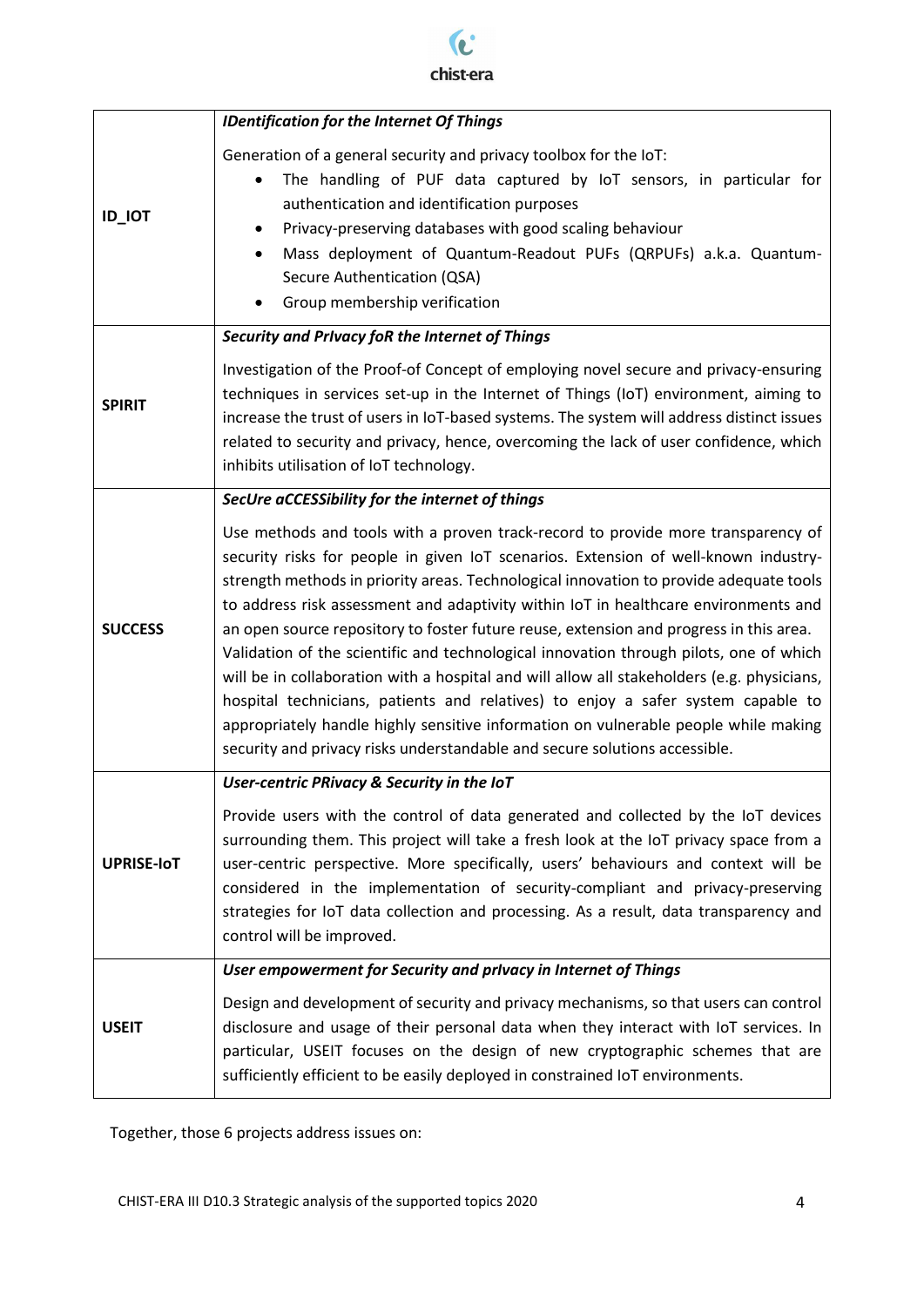

- 1. Methods for data anonymization;
- 2. Technical mechanisms to increase trustworthiness when data is shared between different providers;
- 3. Intrusion detection methods;
- 4. Authentication using trusted computing (lightweight hardware and software security);
- 5. Dynamic security to allow systems to adapt to varying users;
- 6. Data visualization for increasing user awareness of privacy issues;
- 7. Empowering users with risk evaluation tool for their data and contacts;
- 8. Assistive technology/techniques to encourage more secure behaviour and awareness of users.

From the project progress reports by the participating teams and the review reports by the scientific experts appointed by CHIST-ERA, we can conclude that in general the projects progressed according to the initial plan and generated relevant results, as detailed in the table below:

| <b>Name</b>   | <b>Major project outcomes</b>                                                                                                                                                                                                                                                                                                                                                                                                                                                                                                                                                                                                                                                                                                                                                                                                                          |  |  |
|---------------|--------------------------------------------------------------------------------------------------------------------------------------------------------------------------------------------------------------------------------------------------------------------------------------------------------------------------------------------------------------------------------------------------------------------------------------------------------------------------------------------------------------------------------------------------------------------------------------------------------------------------------------------------------------------------------------------------------------------------------------------------------------------------------------------------------------------------------------------------------|--|--|
| Cocoon        | 2000 Participants took part in series of studies to understand experience of victims<br>$\bullet$<br>of cybercrime<br>Characterisation of the psychology of IoT users<br>Characterisation of the landscape of IoT technologies<br>Development a device that permits the monitoring of network activity across the<br>$\bullet$<br>wide range of protocols used by IoT devices - Cocoon node                                                                                                                                                                                                                                                                                                                                                                                                                                                            |  |  |
| <b>ID_IOT</b> | Sparse Ternary Coding with Ambiguation (STCA) seems to have privacy properties<br>$\bullet$<br>comparable to Zero Leakage Quantization + Code Offset Method<br>STCA applied to synthetic data achieves the claimed theoretical performance<br>$\bullet$<br>It is possible to do Quantum Key Recycling without a rate loss even when Alice<br>sends qubits only, i.e. no classical ciphertext. Furthermore, it is possible to<br>combine Quantum Key Recycling and Unclonable Encryption without suffering a<br>rate loss<br>Compact group representation method for speckle-PUFs<br>Results obtained lead to 1 follow up project.<br>$\bullet$                                                                                                                                                                                                         |  |  |
| <b>SPIRIT</b> | Development of a new hashing method based on perceptual information that<br>$\bullet$<br>outperforms related methods. The new hashing method is robust to content<br>preserving operations (compression, scaling etc.) and sufficiently sensitive to<br>content-changing operations such as tampering or splicing<br>Development of a method for making automatically annotated datasets<br>٠<br>Use of sensor data as a time series and viewing it as mean reverting, such that its<br>time-based variance (high/low) and return to a centre line (Bollinger bands) can<br>infer a binary string fingerprint that can also be error corrected<br>Use of Voronoi Diagrams to generate digital fingerprints from sensor data (visuals)<br>$\bullet$<br>that can be image processed to identify devices, K-Means and Bi-Clustering<br>mapping techniques |  |  |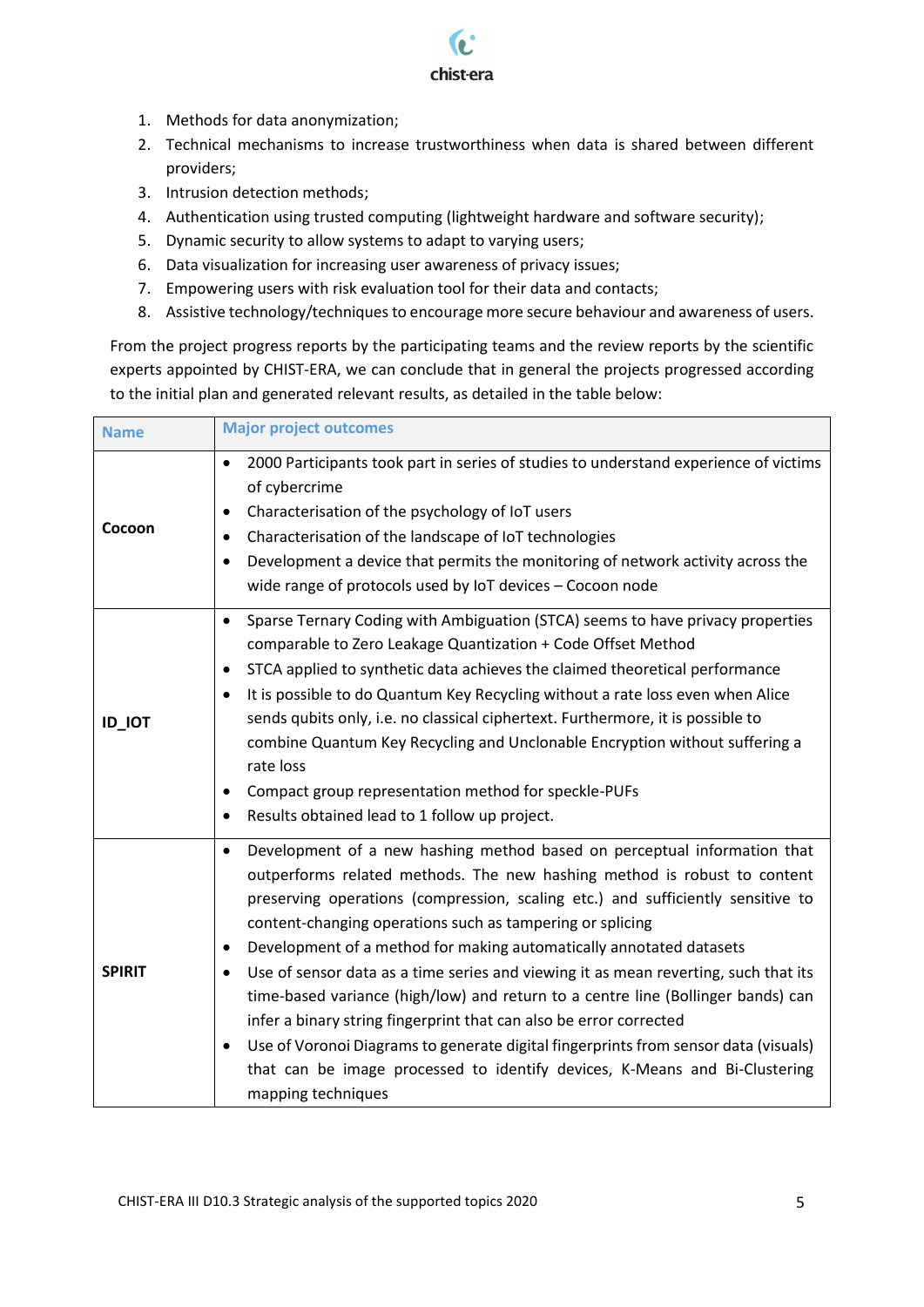

|                   | Use of the hidden states of HMMs and restricted Boltzmann machines to derive<br>$\bullet$<br>meaning from sensor data. To improve accuracy or to generate "clean" synthetic<br>distributions from physically generated distributions i.e., decoupling.<br>Design, implementation and integration of complete hardware and software<br>platform based on the Raspberry PI, QT framework and cloud backend, which is<br>capable of mapping all components of the project together into one demonstrator                                                                                                                                                                                                                                                                  |
|-------------------|------------------------------------------------------------------------------------------------------------------------------------------------------------------------------------------------------------------------------------------------------------------------------------------------------------------------------------------------------------------------------------------------------------------------------------------------------------------------------------------------------------------------------------------------------------------------------------------------------------------------------------------------------------------------------------------------------------------------------------------------------------------------|
| <b>SUCCESS</b>    | Fully functional pilot (Isabelle) infrastructure framework and Risk-Refinement<br>$\bullet$<br>Loop applied to IoT Healthcare scenario<br>Security Enforcement in Model-based Systems Using Attack-Trees<br>$\bullet$<br>Development of a new version of SBIP that generalises the current stochastic<br>modelling formalism                                                                                                                                                                                                                                                                                                                                                                                                                                           |
| <b>UPRISE-IOT</b> | Study on the perception of privacy in users of mobile smart devices<br>$\bullet$<br>Method to further enhance transparency and allow data subjects to make better<br>$\bullet$<br>informed choices of privacy settings<br>Development of a privacy-preserving Reinforcement Learning algorithm that<br>$\bullet$<br>allows several entities to perform a global optimization without requiring the<br>exposition of sensitive data.                                                                                                                                                                                                                                                                                                                                    |
| <b>USEIT</b>      | Users empowerment through the use of encryption based selective disclosure and<br>$\bullet$<br>policy based approaches<br>Production of a secure and efficient version of the proof-of-concept<br>$\bullet$<br>implementations of the pairings<br>Design of flexible and scalable cryptographic mechanisms to enable a secure IoT<br>enabled data sharing platform<br>Proxy based Attribute based re-encryption approach<br>$\bullet$<br>Providing advanced and lightweight cryptographic schemes to be used in C ITS<br>scenarios<br>Privacy friendly authentication when entering a new zone & receiving zone key<br>$\bullet$<br>Integration between the IDS and CP-ABE re-keying with the policy-based<br>orquestration for incident identification on IoT systems |

#### **ii. Evolution of the Topic**

 $\overline{a}$ 

<span id="page-5-0"></span>As part of the projects seminar's format, the projects in the same topic were invited each year to reflect on their progress and on the key challenges that still need to be tackled in their specific field. They produced presentations that are made public and available from the CHIST-ERA website [\(http://www.chistera.eu/funded-topics\)](http://www.chistera.eu/funded-topics). The following challenges were identified during the 2019 project seminar<sup>2</sup> and consolidated during and additional and *ad hoc* 2020 projects webinar:

- To reach out to the stakeholders to validate our visions;
- Certified code generation for IoT devices from component specifications;

<sup>&</sup>lt;sup>2</sup> Project Seminar 2020 was cancelled due to the Covid19 pandemic. As a replacement, a virtual projects webinar dedicated to both topics was organized in October 2020.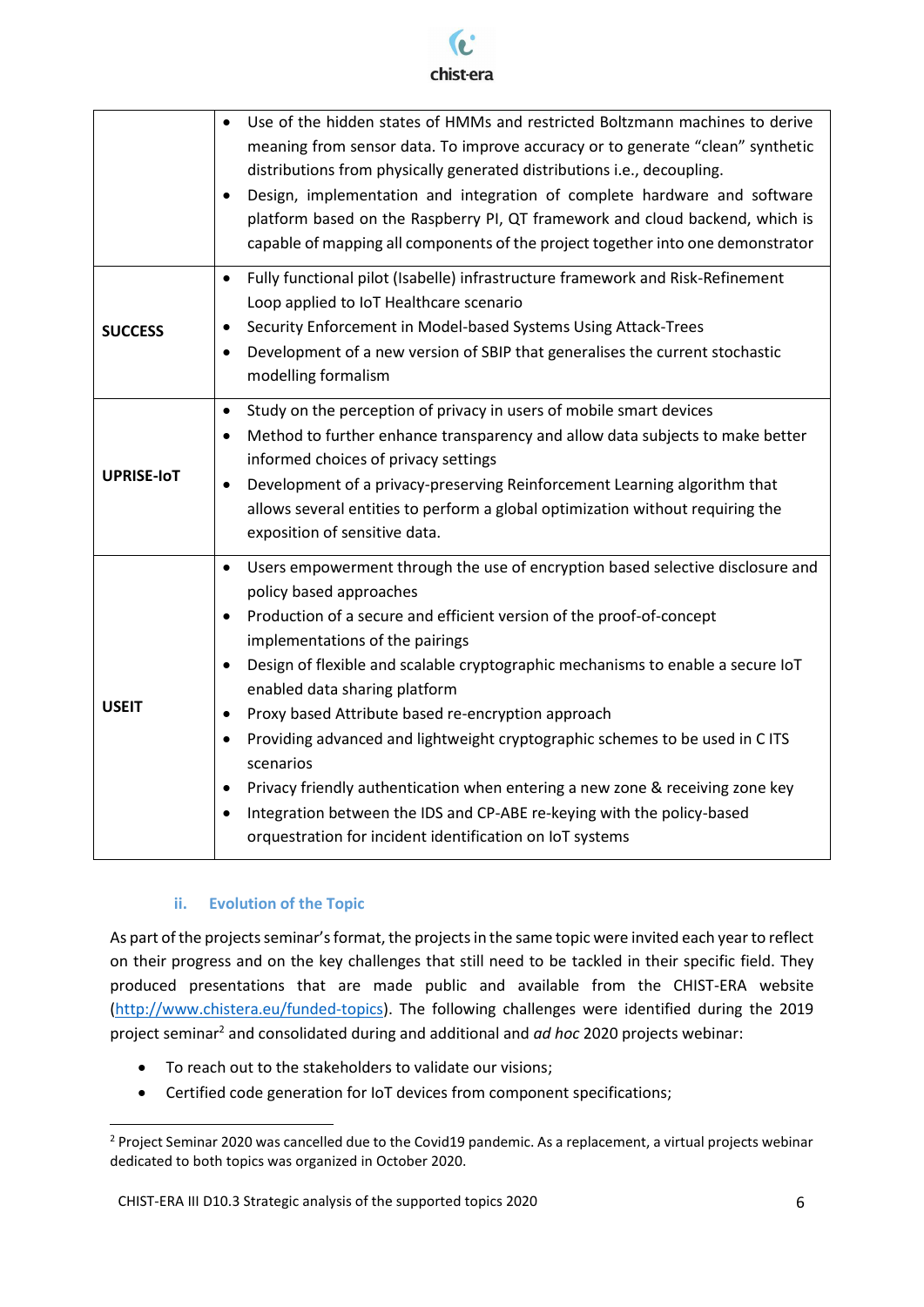- Quality and instability of data;
- Need to define guidelines for common strategy on data generation and metrics;

chist-era

- Need for new lightweight cryptography for constrained small devices;
- Synergy between IDS and reaction system;
- Empower users ability to effectively control their data;
- Advanced techniques for pre-computation and re-encryption in IoT for reducing computation and energy cost;
- Privacy attributed based credential systems (p-ABC) integration with IoT solutions for increasing usability.

The scientific experts in charge of following up on projects progress noted that the latter should have taken greater consideration of the impact of the GDPR.

<span id="page-6-0"></span>**c. Analysis of the Topic** *Terahertz Band for Next-Generation Mobile Communication Systems (TCMS)*

#### **i. Evolution of the Funded Projects**

<span id="page-6-1"></span>The CHIST-ERA consortium funded two projects in the TCMS topic. The table below details the specific scope of each project.

| <b>Name</b>      | <b>Project goals</b>                                                                         |
|------------------|----------------------------------------------------------------------------------------------|
|                  | TERAhertz high power LINKS using photonic devices, tube amplifiers and Smart antennas        |
|                  | Demonstration of a real-time THz communication system, with the 200-300 GHz bandwidth,       |
| <b>TERALINKS</b> | in an operational environment for point-to-point links.                                      |
|                  | The TERALINKS consortium targeted to integrate three key enabling technologies and           |
|                  | demonstrated the state of the art system with industrial relevance: THz sources, THz power   |
|                  | generation using travelling wave tubes and advanced THz antennas.                            |
|                  | Wideband Low-Cost Smart Passive and Active Integrated Antennas for THzWireless               |
|                  | <b>Communications</b>                                                                        |
|                  | Advance towards the design and fabrication of smart, wideband and low-cost low-THz           |
| <b>WISDOM</b>    | antennas and circuits. Such a frequency range is expected to be highly important for the 6th |
|                  | generation mobile communications (6G) and the internet of things (IoT).                      |
|                  | Use 3D techniques for fast fabrication THz passive/active antennas.                          |
|                  | Combination of 3D and CMOS devices toward power combining antenna arrays.                    |

Together, those projects address the following issue:

- Demonstration of the use of terahertz ' band for higher capacity (data rate);
- Developments at components and system level.

From the progress reports by the participating teams and the review reports by the scientific experts appointed by CHIST-ERA, we can conclude that projects progressed generally according to the initial plan and generated relevant results, as detailed in the table below: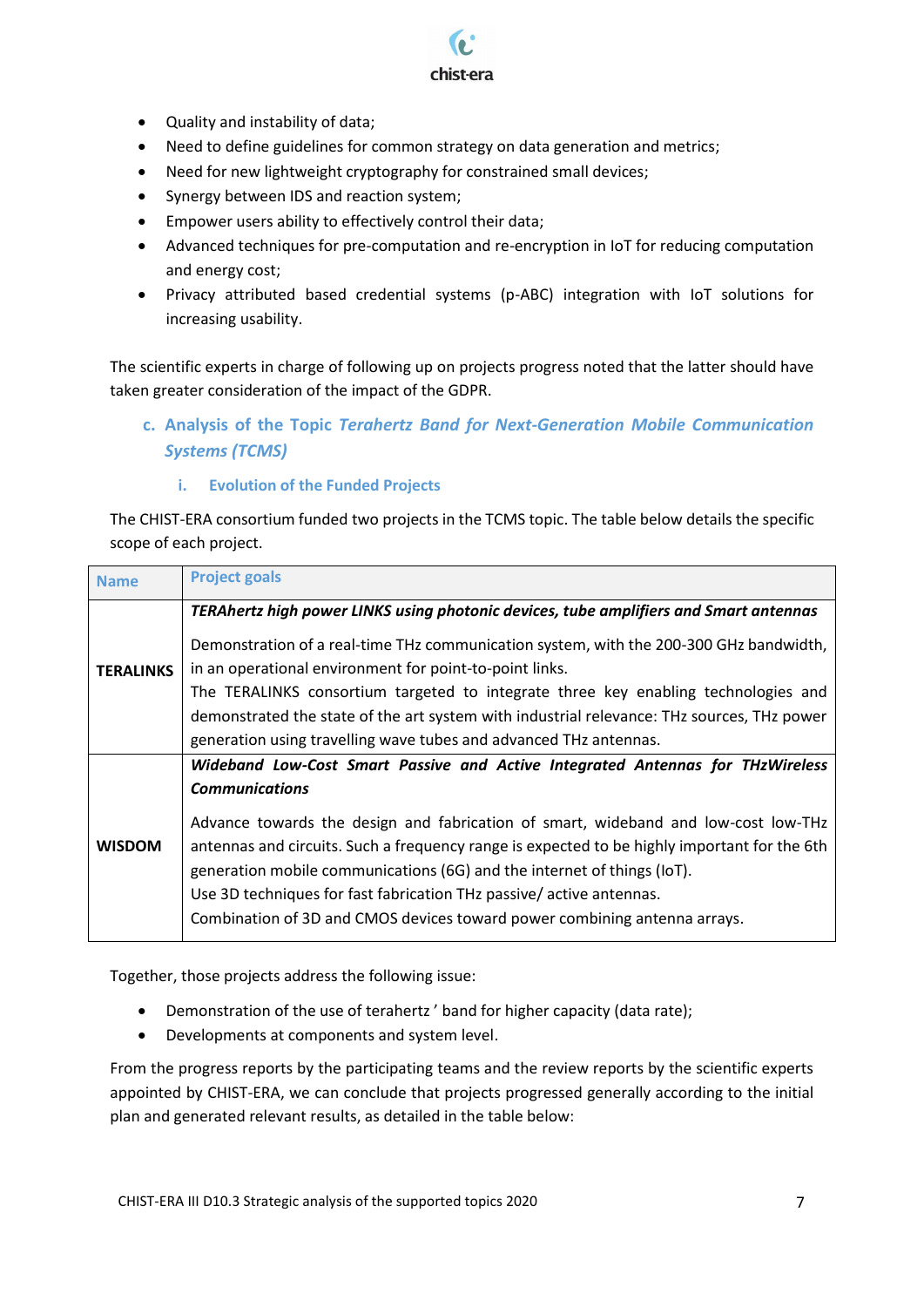

| <b>Name</b>      | <b>Major project outcomes</b>                                                                                                                                                                                                                                         |
|------------------|-----------------------------------------------------------------------------------------------------------------------------------------------------------------------------------------------------------------------------------------------------------------------|
| <b>TERALINKS</b> | • THz sources achieved<br>• Tube amplifier designed for 240 GHz<br>Many types of antenna fabricated & characterized<br>$\bullet$<br>50 Gbps system in the lab demonstrated with silicon photodiodes<br>100 Gbps system in the lab demonstrated with III V photodiodes |
| <b>WISDOM</b>    | 3 types of antennas fabricated and measured up to 300 GHz<br>• CMOS transceiver integrated with horn see figures), IMS 2018<br>Novel design on metamaterial based lens<br>٠<br>Design of compact 300 GHz antennas (initial prototype validated at 140 GHz)            |

#### **ii. Evolution of the topic**

<span id="page-7-0"></span>As part of the Projects Seminar's format, the projects in the same topic were invited each year to reflect on their progress and on the key challenges that still need to be tackled in their specific field. They produced presentations that are made public and available from the CHIST-ERA website [\(http://www.chistera.eu/funded-topics\)](http://www.chistera.eu/funded-topics). The following challenges were identified in 2019:

- **•** Testing in «real life » increased TRL of the system;
- Accurate characterization benches, methods and suitable metrics towards system level measurements (cross-comparison of data , reproducibility...).

### <span id="page-7-1"></span>**3. General comments**

Based on the scope of the supported topics and the progress and analysis of the funded projects about what still needs to be investigated, certain future calls from the ICT Work Programme 2018-2020 and EIC pilot Work Programme 2018-2020 are identified as being of interest to the CHIST-ERA Call 2014 research communities. The identified specific calls come in complement to the FETOPEN-01-2020 call.

|               | Relevant Horizon Europe Work programme : ICT, EIC other relevant topics of WP                                                                                                                                                                                                                                                                                                                                                                                                                                                               |  |  |
|---------------|---------------------------------------------------------------------------------------------------------------------------------------------------------------------------------------------------------------------------------------------------------------------------------------------------------------------------------------------------------------------------------------------------------------------------------------------------------------------------------------------------------------------------------------------|--|--|
| <b>Topic</b>  | 2021-2022                                                                                                                                                                                                                                                                                                                                                                                                                                                                                                                                   |  |  |
| <b>SPTIOT</b> | • EIC Pathfinder open                                                                                                                                                                                                                                                                                                                                                                                                                                                                                                                       |  |  |
|               | Scope: Support from EIC Pathfinder Open to realise an ambitious vision for radically<br>new technology, with potential to create new markets and/or to address global<br>challenges. EIC Pathfinder Open supports early-stage development of such future<br>technologies (e.g. various activities at low Technology Readiness Levels 1-4), based on<br>high-risk/high-gain science-towards-technology breakthrough research (including<br>'deep-tech'). This research must provide the foundations of the technology that is<br>envisioned. |  |  |
|               | Proposal must meet all the following essential characteristics ('Gatekeepers'):                                                                                                                                                                                                                                                                                                                                                                                                                                                             |  |  |
|               | Convincing long-term vision of a radically new deep-tech that has the potential<br>$\overline{\phantom{a}}$                                                                                                                                                                                                                                                                                                                                                                                                                                 |  |  |
|               | to have a transformative positive effect to our economy and society;                                                                                                                                                                                                                                                                                                                                                                                                                                                                        |  |  |
|               | Concrete, novel and ambitious science-towards-technology breakthrough,<br>$\overline{\phantom{a}}$                                                                                                                                                                                                                                                                                                                                                                                                                                          |  |  |
|               | providing advancement towards the envisioned technology;                                                                                                                                                                                                                                                                                                                                                                                                                                                                                    |  |  |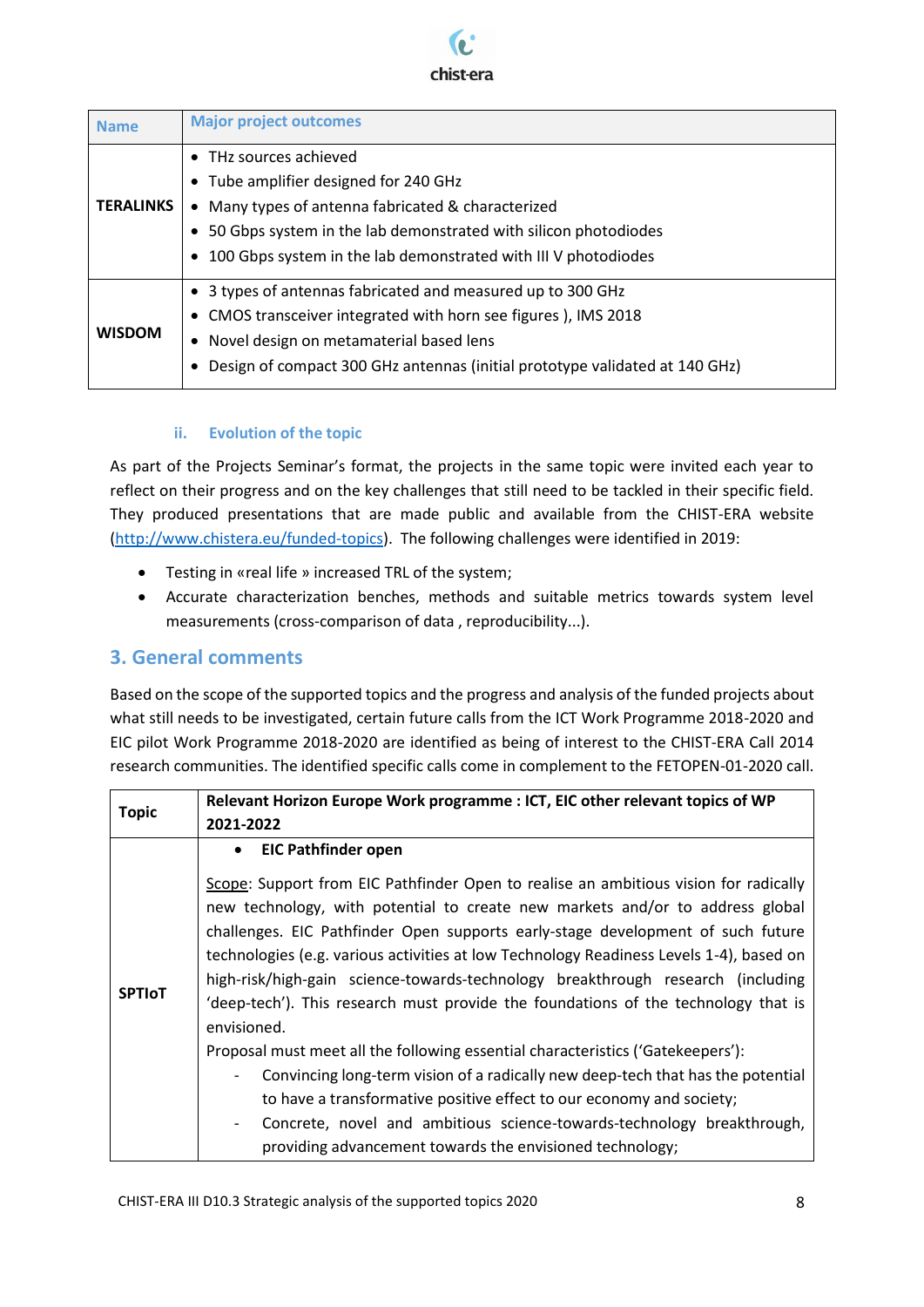

| High-risk/high-gain research approach and methodology, with concrete and<br>plausible objectives.                                                                                                                                                                                                                                                                                                                                                                                                                                                                                                                                                                                                                |
|------------------------------------------------------------------------------------------------------------------------------------------------------------------------------------------------------------------------------------------------------------------------------------------------------------------------------------------------------------------------------------------------------------------------------------------------------------------------------------------------------------------------------------------------------------------------------------------------------------------------------------------------------------------------------------------------------------------|
| HORIZON-CL4-2021-HUMAN-01-01: Verifiable robustness, energy efficiency<br>and transparency for Trustworthy AI: Scientific excellence boosting industrial<br>competitiveness                                                                                                                                                                                                                                                                                                                                                                                                                                                                                                                                      |
|                                                                                                                                                                                                                                                                                                                                                                                                                                                                                                                                                                                                                                                                                                                  |
| Scope: Scientific proposals are expected to focus on advancing the state of the art in                                                                                                                                                                                                                                                                                                                                                                                                                                                                                                                                                                                                                           |
| one of the major research areas below:                                                                                                                                                                                                                                                                                                                                                                                                                                                                                                                                                                                                                                                                           |
| 1. Novel or promising learning (such as unsupervised, self-supervised,<br>representational learning capable of contextualization, transfer learning, life-<br>long and continual learning, etc.) as well as symbolic and hybrid approaches.                                                                                                                                                                                                                                                                                                                                                                                                                                                                      |
| The objective is to advance "intelligence" and autonomy of AI-based systems,                                                                                                                                                                                                                                                                                                                                                                                                                                                                                                                                                                                                                                     |
| essential to scale-up deployment, in solving a wider set of more complex                                                                                                                                                                                                                                                                                                                                                                                                                                                                                                                                                                                                                                         |
| problems, adapting to new situations (making them "smarter", more accurate,                                                                                                                                                                                                                                                                                                                                                                                                                                                                                                                                                                                                                                      |
| robust, dependable, versatile, reliable, secured, safer, etc.), and addressing<br>real-time performance requirements, where relevant, for both robotics and<br>non-embodied AI systems. This will include a.o. integration of both learning                                                                                                                                                                                                                                                                                                                                                                                                                                                                      |
| and reasoning, combining data-driven and knowledge-based models, causality,<br>contextualization and knowledge discovery. Approaches can build on<br>simulation and digital twins, or include data augmentation, knowledge<br>modelling, federation of AI systems $-$ including the use of distributed data $-$<br>federated learning, and new AI methods ensuring scalability and re-usability.<br>This topic also supports innovative or promising approaches addressing                                                                                                                                                                                                                                       |
| functional and performance guarantees;                                                                                                                                                                                                                                                                                                                                                                                                                                                                                                                                                                                                                                                                           |
| Advanced transparency in AI, including advances in explainability, in<br>2.<br>transparency (with guaranteed/verifiable levels of performance, confidence<br>levels, etc), investigating novel or improved approaches increasing user's<br>understanding of AI system behaviour, and therefore increasing trust in such<br>systems;                                                                                                                                                                                                                                                                                                                                                                              |
| Greener AI, increasing data and energy efficiency. This covers research towards<br>3.                                                                                                                                                                                                                                                                                                                                                                                                                                                                                                                                                                                                                            |
| lighter, less data-intensive and energy-consuming models, optimized learning<br>processes to require less input (frugal AI), or optimized models, data<br>augmentation, synthetic data, transfer learning, one-shot learning, continuous<br>/ lifelong learning, and optimized architectures for energy-efficient hardware,<br>framework that optimises calculations for energy reduction in big data<br>analytics. This also build on latest results in self-configuring, low-power or<br>energy harvesting capable sensor devices, and low power data transmission<br>and energy reduction in big data analytics (e.g. a framework that optimises<br>calculations, leading to decreasing use of energy, etc.); |
| Advances in edge AI networks, bringing intelligence near sensors, in embedded<br>4.<br>systems with limited computational, storage and communication resources, as<br>well as the integration of advanced and adaptive sensors and perception<br>(including multi-modal sensing and active perception, distributed sensing,<br>etc.), but also optimising edge vs cloud AI to maximise the capabilities of the                                                                                                                                                                                                                                                                                                   |
|                                                                                                                                                                                                                                                                                                                                                                                                                                                                                                                                                                                                                                                                                                                  |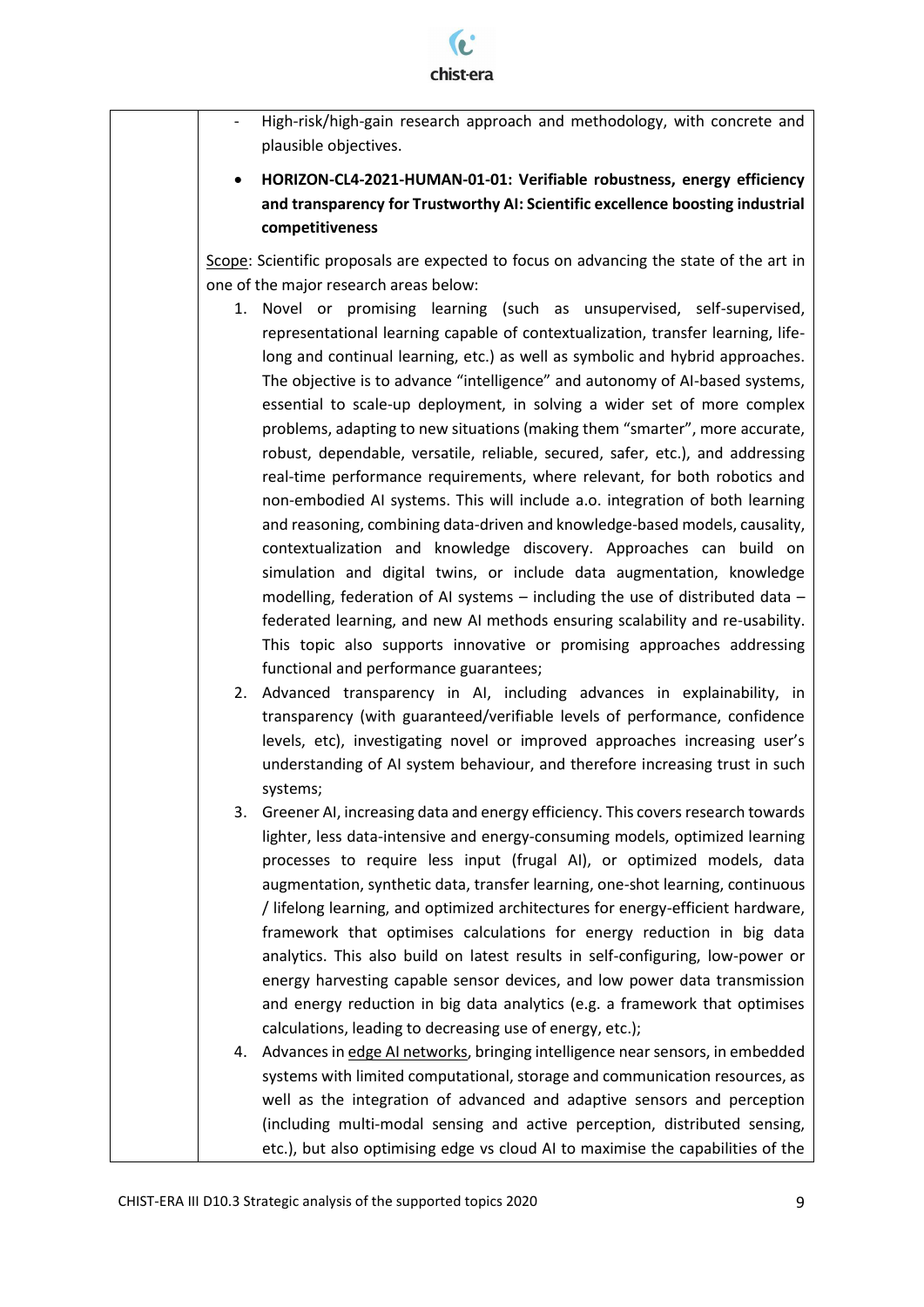

overall system (both globally and for individual users). This builds on latest hardware development but does not cover such hardware developments;

5. Complex systems & socially aware AI: Able to anticipate and cope with the consequences of complex network effects in large scale mixed communities of humans and AI systems interacting over various temporal and spatial scales. This includes the ability to balance requirements related to individual users and the common good and societal concerns, including sustainability, nondiscrimination, equity, diversity etc.

### **HORIZON-CL4-2021-DATA-01-01: Technologies and solutions for compliance, privacy preservation, green and responsible data operations**

Scope: Digital technologies, methods, architectures and processes for safe, trustworthy, compliant, fair, transparent, accountable and environmentally sustainable collection, storage, processing, querying, analytics and delivery of data. The technologies shall facilitate sharing and manipulation of data in compliance with prevailing and emerging legislation (e.g. GDPR) for data processors and data subjects/rightholders and other stakeholders. The technologies and solutions shall enable safe data handling, sharing and re-use in the context of common European data spaces in various situations and application areas. The scope also includes technologies and solutions that enable environmentally sustainable data operations (e.g. by optimising/minimising/de-centralising processing, transfer and storage of data and avoiding unnecessary data manipulations, using energy-harvesting sensors/devices etc.), as well as technologies and solutions for ensuring human, fair and ethically sound collection, processing and manipulation of data, in line with the principles of responsible/trustworthy AI.

#### **EIC Pathfinder open**

**TCMS**

Scope: Support from EIC Pathfinder Open to realise an ambitious vision for radically new technology, with potential to create new markets and/or to address global challenges. EIC Pathfinder Open supports early-stage development of such future technologies (e.g. various activities at low Technology Readiness Levels 1-4), based on high-risk/high-gain science-towards-technology breakthrough research (including 'deep-tech'). This research must provide the foundations of the technology that is envisioned.

Proposal must meet all the following essential characteristics ('Gatekeepers'):

- Convincing long-term vision of a radically new deep-tech that has the potential to have a transformative positive effect to our economy and society;
- Concrete, novel and ambitious science-towards-technology breakthrough, providing advancement towards the envisioned technology;
- High-risk/high-gain research approach and methodology, with concrete and plausible objectives.